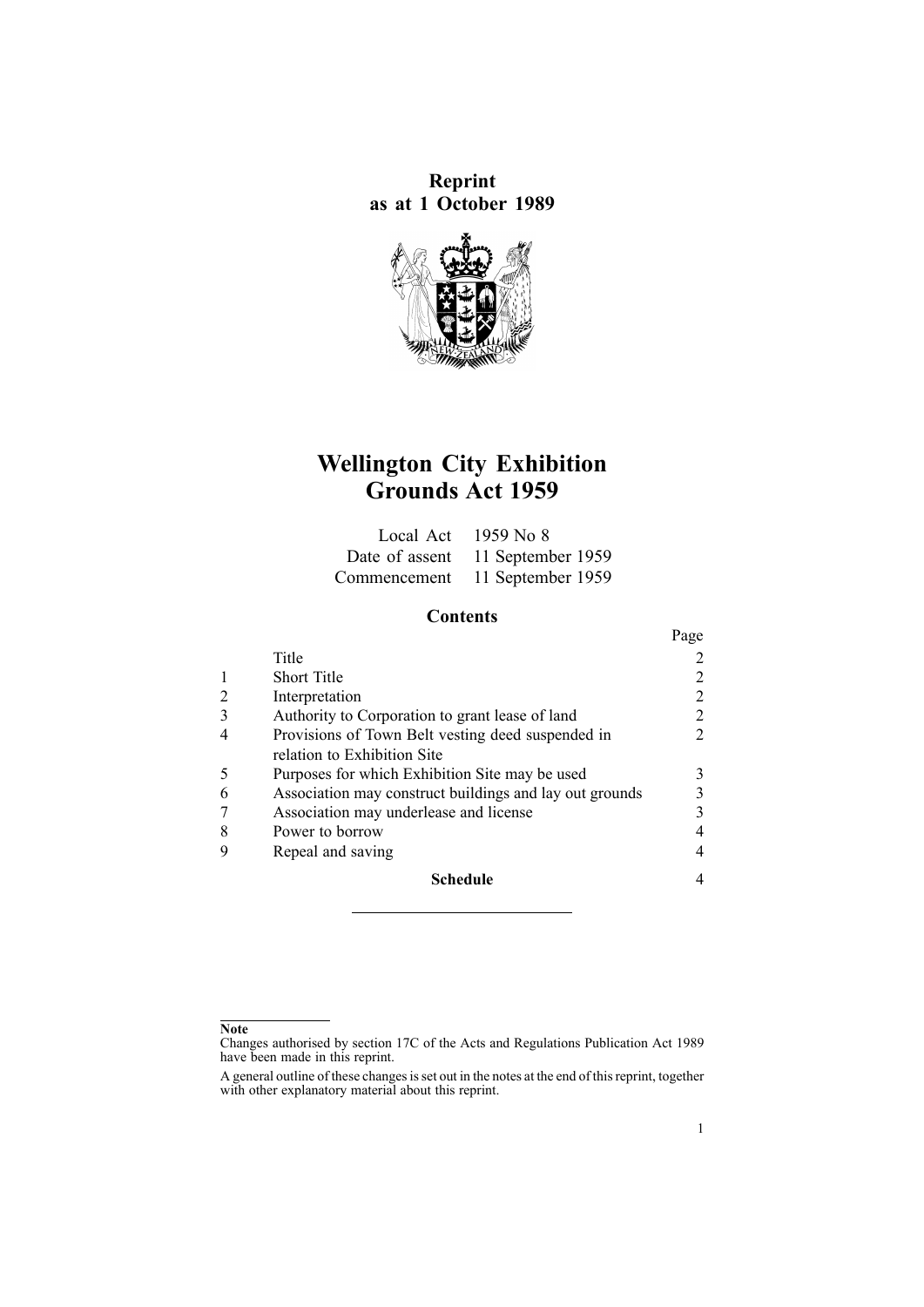| <b>Wellington City Exhibition Grounds</b> | Reprinted as at |
|-------------------------------------------|-----------------|
| <b>Act 1959</b>                           | 1 October 1989  |
|                                           |                 |

<span id="page-1-0"></span>**An Act to enable the Wellington City Corporation to lease certain portions of the Town Belt and other land in the City of Wellington to the Wellington Show Association, Incorporated, and to provide generally the purposes for which the land may be used**

**1 Short Title**

This Act may be cited as the Wellington City Exhibition Grounds Act 1959.

#### **2 Interpretation**

In this Act, unless the context otherwise requires,— **Association** means the Wellington Show Association, Incorporated

**Corporation** means the Wellington City Corporation

**Exhibition Site** means the land described in the [Schedule](#page-3-0) being portion of the Town Belt Reserve of the City of Wellington and closed street.

### **3 Authority to Corporation to grant lease of land**

Notwithstanding anything to the contrary in any Act or in the deed dated 20 March 1873 made between the Superintendent of the Province of Wellington and the Mayor, Councillors, and Citizens of the City of Wellington vesting in the Corporation the Town Belt Reserve of the City of Wellington, the Corporation is hereby authorised, with the consent of the Minister of Lands, to gran<sup>t</sup> <sup>a</sup> lease of the Exhibition Site for <sup>a</sup> term of 21 years and providing for perpetual rights of renewal for successive periods of 21 years to the Association or to any assigns of the Association having objects within the scope of this Act upon such terms and conditions as may be determined by the Corporation and approved by the Minister.

# **4 Provisions of Town Belt vesting deed suspended in relation to Exhibition Site**

So long as this Act or any lease granted hereunder remains in force all statutory provisions specially relating to the Town Belt, and the trusts and the powers of leasing relating to the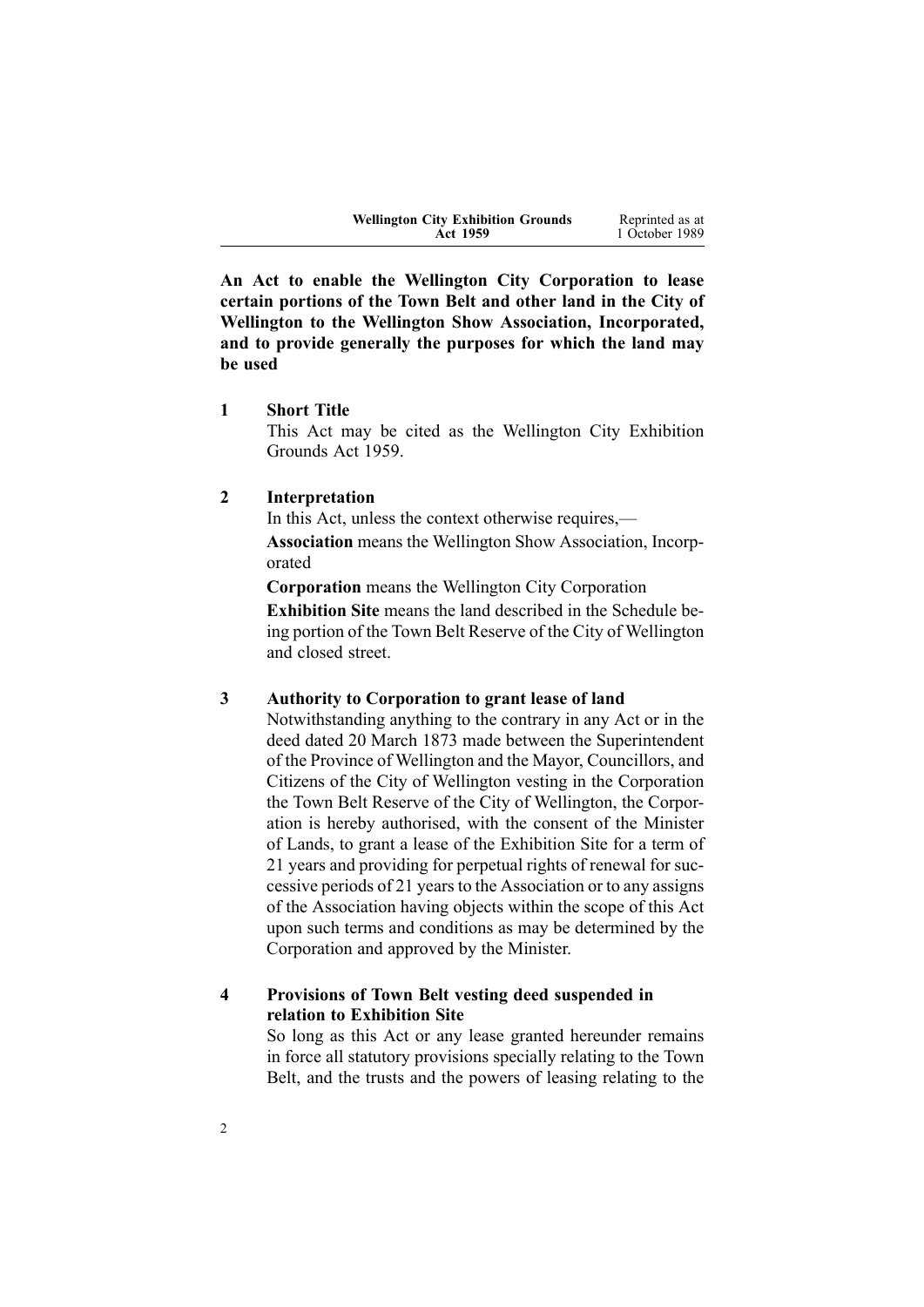<span id="page-2-0"></span>

| Reprinted as at | <b>Wellington City Exhibition Grounds</b> |  |
|-----------------|-------------------------------------------|--|
| 1 October 1989  | <b>Act 1959</b>                           |  |

Town Belt contained in the vesting deed, shall be suspended in relation to and shall not apply to that portion of the Town Belt Reserve included in the Exhibition Site.

#### **5 Purposes for which Exhibition Site may be used**

While this Act and any lease or renewal thereof granted in accordance with this Act remain in force the Exhibition Site may be used for all or any of the following purposes, namely, exhibitions, shows, meetings, sports, games, contests, entertainments, social functions, cultural and recreational purposes, and for any purposes ancillary thereto.

## **6 Association may construct buildings and lay out grounds**

- (1) The Association or its assigns or under-lessees having objects within the scope of this Act, with the consent of the Association or its assigns, may, with the prior consent of the Corporation, which consent shall not be unreasonably withheld, construct buildings or carry out alterations or additions to buildings, and may lay out the grounds on the Exhibition Site for any of the purposes set out in this Act, and shall maintain all buildings and grounds on the said site.
- (2) All buildings, excavation works, laying out of grounds, paths, fencing, and other work shall be constructed, carried out, and maintained to the satisfaction of the Corporation.
- (3) The Corporation shall be under no financial or contractural obligations whatsoever in respec<sup>t</sup> of any works carried out on the Exhibition Site, and no statutory charge or lien under the Wages Protection and Contractors' Liens Act 1939 or any other Act shall attach to the Exhibition Site by reason of any such work.

#### **7 Association may underlease and license**

The Association or its assigns may, with the prior consent of the Corporation, which consent shall not be unreasonably withheld, underlease or gran<sup>t</sup> <sup>a</sup> licence to use the Exhibition Site and buildings thereon or any par<sup>t</sup> thereof for any purpose within the scope of this Act.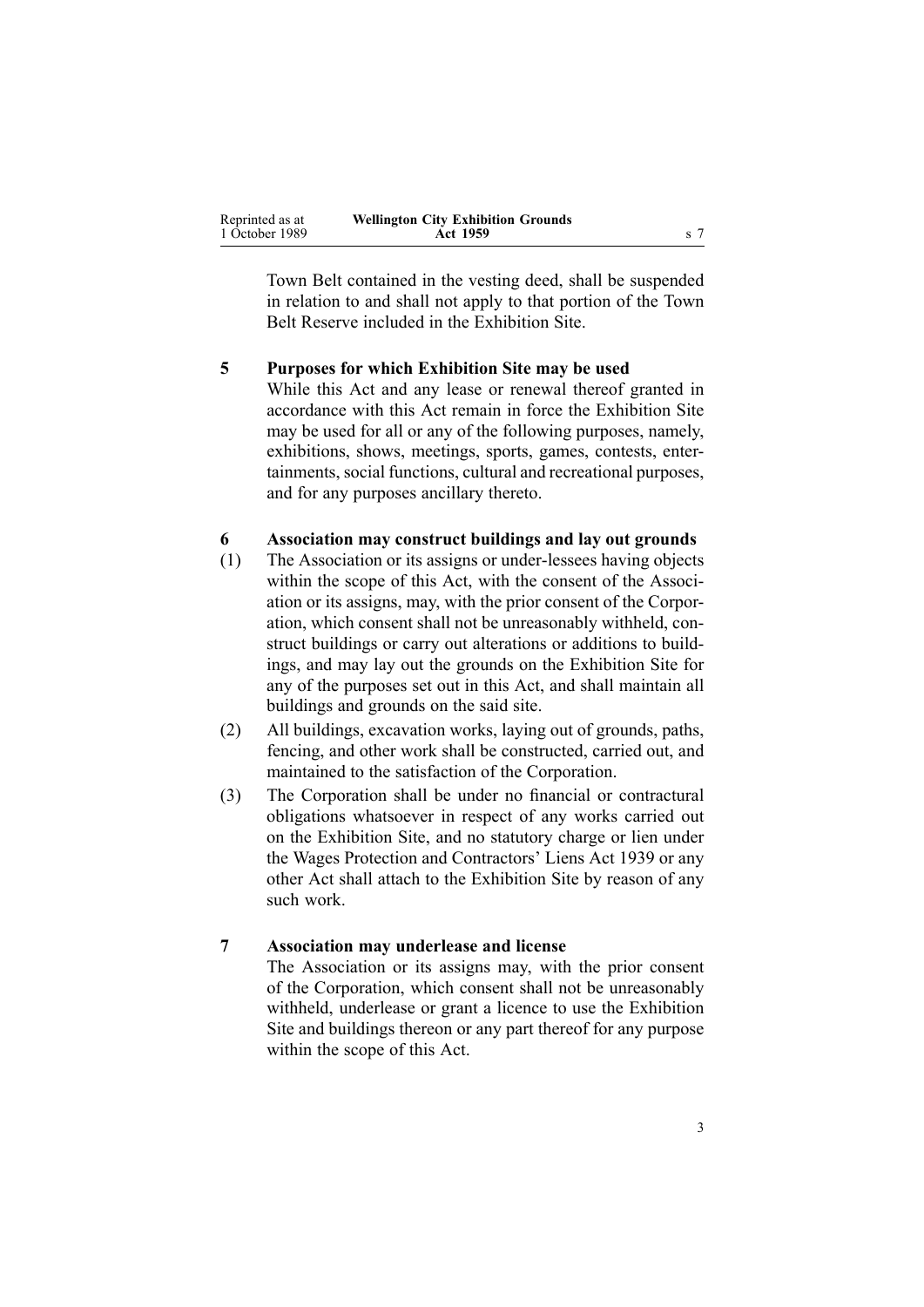| <b>Wellington City Exhibition Grounds</b> | Reprinted as at |
|-------------------------------------------|-----------------|
| <b>Act 1959</b>                           | 1 October 1989  |

### **8 Power to borrow**

The Association may, with the consent of the Minister of Conservation, at any time during the continuance of the operation of this Act borrow money by way of debentures or otherwise for any purposes within the scope of this Act.

Section 8: amended, on 1 October 1989, by [clause](http://www.legislation.govt.nz/pdflink.aspx?id=DLM131084) 2 of the Wellington City Exhibition Grounds Act (Consent to Borrow) Order 1989 (SR 1989/243).

#### **9 Repeal and saving**

- (1) The Wellington City Exhibition Grounds Act 1927 and the Wellington City Exhibition Grounds Amendment Act 1930 are hereby repealed.
- (2) Without limiting the provisions of the Acts Interpretation Act 1924, it is hereby declared that the repeal of any provision by this Act shall not affect any debentures issued by the Association under that provision; and the debentures if and so far as they are subsisting and in force and unredeemed at the time of the repeal shall continue and have full force and effect until redeemed by the Association as if there had been no such repeal.

# **Schedule** s [2](#page-1-0)

All that parcel of land, containing by admeasurement 12 acres 3 roods 25 perches, more or less, being portion of the Town Belt Reserve of the City of Wellington and closed street, being par<sup>t</sup> of the land comprised and described in certificate of title, Volume 427, folio 148, Wellington Registry, and being all the land shown edged red on <sup>a</sup> plan numbered 23797 lodged at the office of the Chief Surveyor at Wellington.

<span id="page-3-0"></span><sup>s</sup> 8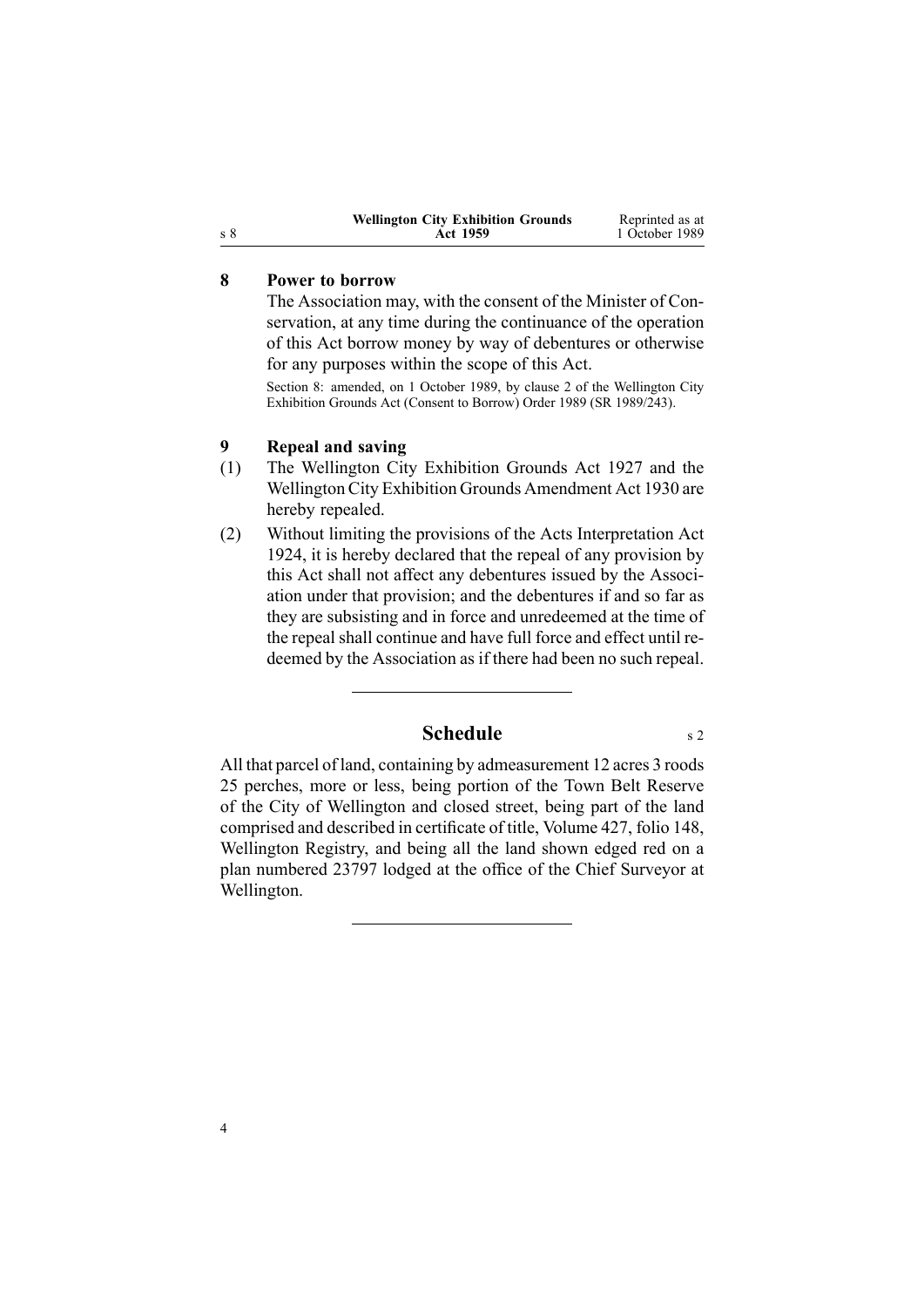| Reprinted as at | <b>Wellington City Exhibition Grounds</b> |
|-----------------|-------------------------------------------|
| 1 October 1989  | Act 1959                                  |

#### **Contents**

- 1 General
- 2 Status of reprints
- 3 How reprints are prepared
- 4 Changes made under section 17C of the Acts and Regulations Publication Act 1989
- 5 List of amendments incorporated in this reprint (most recent first)

#### **Notes**

# *1 General*

This is a reprint of the Wellington City Exhibition Grounds Act 1959. The reprint incorporates all the amendments to the Act as at 1 October 1989, as specified in the list of amendments at the end of these notes.

Relevant provisions of any amending enactments that contain transitional, savings, or application provisions that cannot be compiled in the reprint are also included, after the principal enactment, in chronological order. For more information, *see* <http://www.pco.parliament.govt.nz/reprints/>.

# *2 Status of reprints*

Under [section](http://www.legislation.govt.nz/pdflink.aspx?id=DLM195439) 16D of the Acts and Regulations Publication Act 1989, reprints are presumed to correctly state, as at the date of the reprint, the law enacted by the principal enactment and by the amendments to that enactment. This presumption applies even though editorial changes authorised by [section](http://www.legislation.govt.nz/pdflink.aspx?id=DLM195466) [17C](http://www.legislation.govt.nz/pdflink.aspx?id=DLM195466) of the Acts and Regulations Publication Act 1989 have been made in the reprint.

This presumption may be rebutted by producing the official volumes of statutes or statutory regulations in which the principal enactment and its amendments are contained.

#### *3 How reprints are prepared*

A number of editorial conventions are followed in the preparation of reprints. For example, the enacting words are not included in Acts, and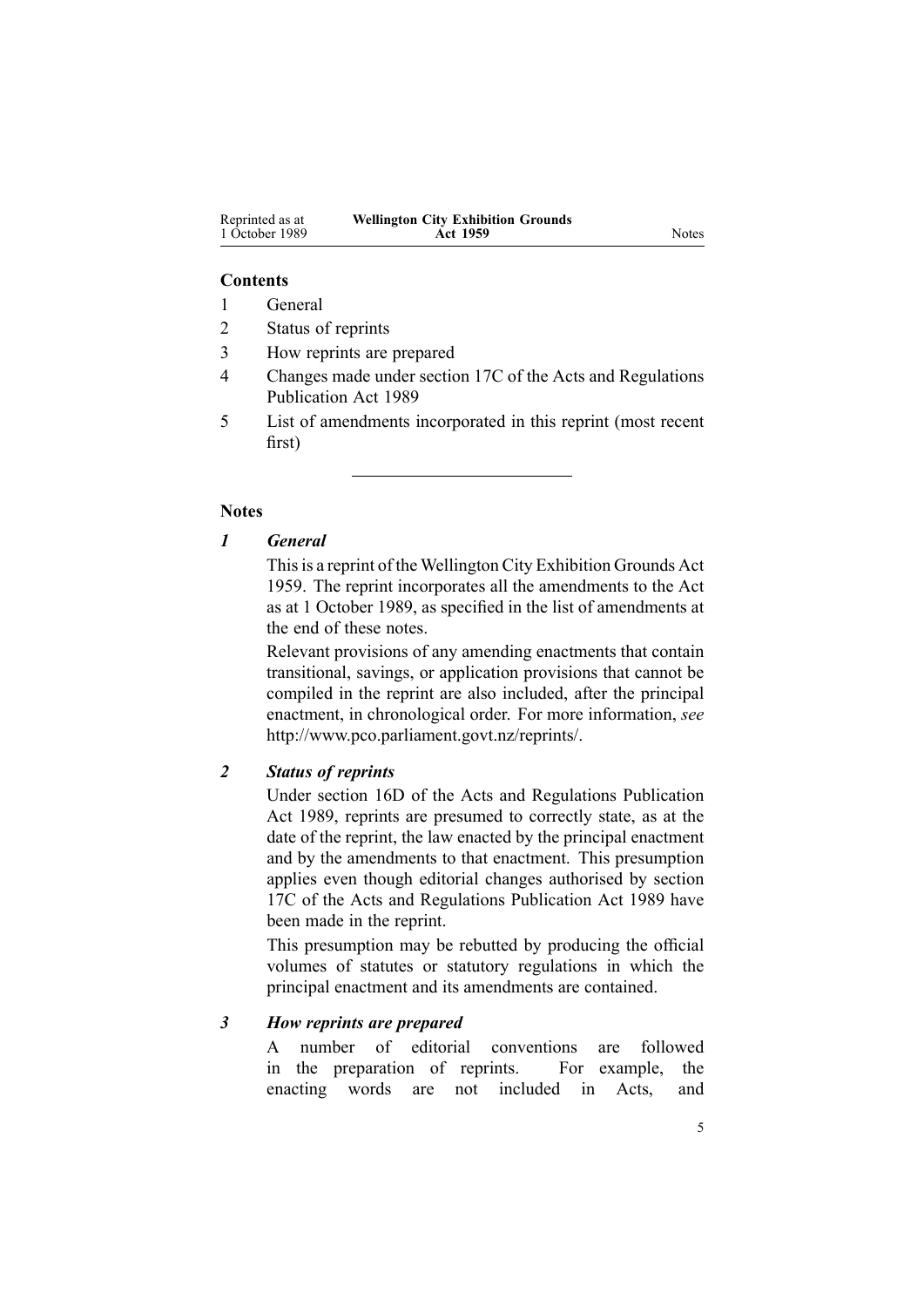|      | <b>Wellington City Exhibition Grounds</b> | Reprinted as at |
|------|-------------------------------------------|-----------------|
| ites | <b>Act 1959</b>                           | 1 October 1989  |

provisions that are repealed or revoked are omitted. For <sup>a</sup> detailed list of the editorial conventions, *see* [http://www.pco.parliament.govt.nz/editorial-conventions/](http://www.pco.parliament.govt.nz/editorial-conventions/ ) or Part 8 of the *Tables of New Zealand Acts and Ordinances and Statutory Regulations and Deemed Regulations in Force*.

# *4 Changes made under section 17C of the Acts and Regulations Publication Act 1989*

[Section](http://www.legislation.govt.nz/pdflink.aspx?id=DLM195466) 17C of the Acts and Regulations Publication Act 1989 authorises the making of editorial changes in <sup>a</sup> reprint as set out in [sections](http://www.legislation.govt.nz/pdflink.aspx?id=DLM195468) 17D and [17E](http://www.legislation.govt.nz/pdflink.aspx?id=DLM195470) of that Act so that, to the extent permitted, the format and style of the reprinted enactment is consistent with current legislative drafting practice. Changes that would alter the effect of the legislation are not permitted.

A new format of legislation wasintroduced on 1 January 2000. Changes to legislative drafting style have also been made since 1997, and are ongoing. To the extent permitted by [section](http://www.legislation.govt.nz/pdflink.aspx?id=DLM195466) [17C](http://www.legislation.govt.nz/pdflink.aspx?id=DLM195466) of the Acts and Regulations Publication Act 1989, all legislation reprinted after 1 January 2000 is in the new format for legislation and reflects current drafting practice at the time of the reprint.

In outline, the editorial changes made in reprints under the authority of [section](http://www.legislation.govt.nz/pdflink.aspx?id=DLM195466) 17C of the Acts and Regulations Publication Act 1989 are set out below, and they have been applied, where relevant, in the preparation of this reprint:

- • omission of unnecessary referential words (such as "of this section" and "of this Act")
- • typeface and type size (Times Roman, generally in 11.5 point)
- • layout of provisions, including:
	- •indentation
	- • position of section headings (eg, the number and heading now appear above the section)
- • format of definitions (eg, the defined term now appears in bold type, without quotation marks)
- • format of dates (eg, <sup>a</sup> date formerly expressed as "the 1st day of January 1999" is now expressed as "1 January 1999")